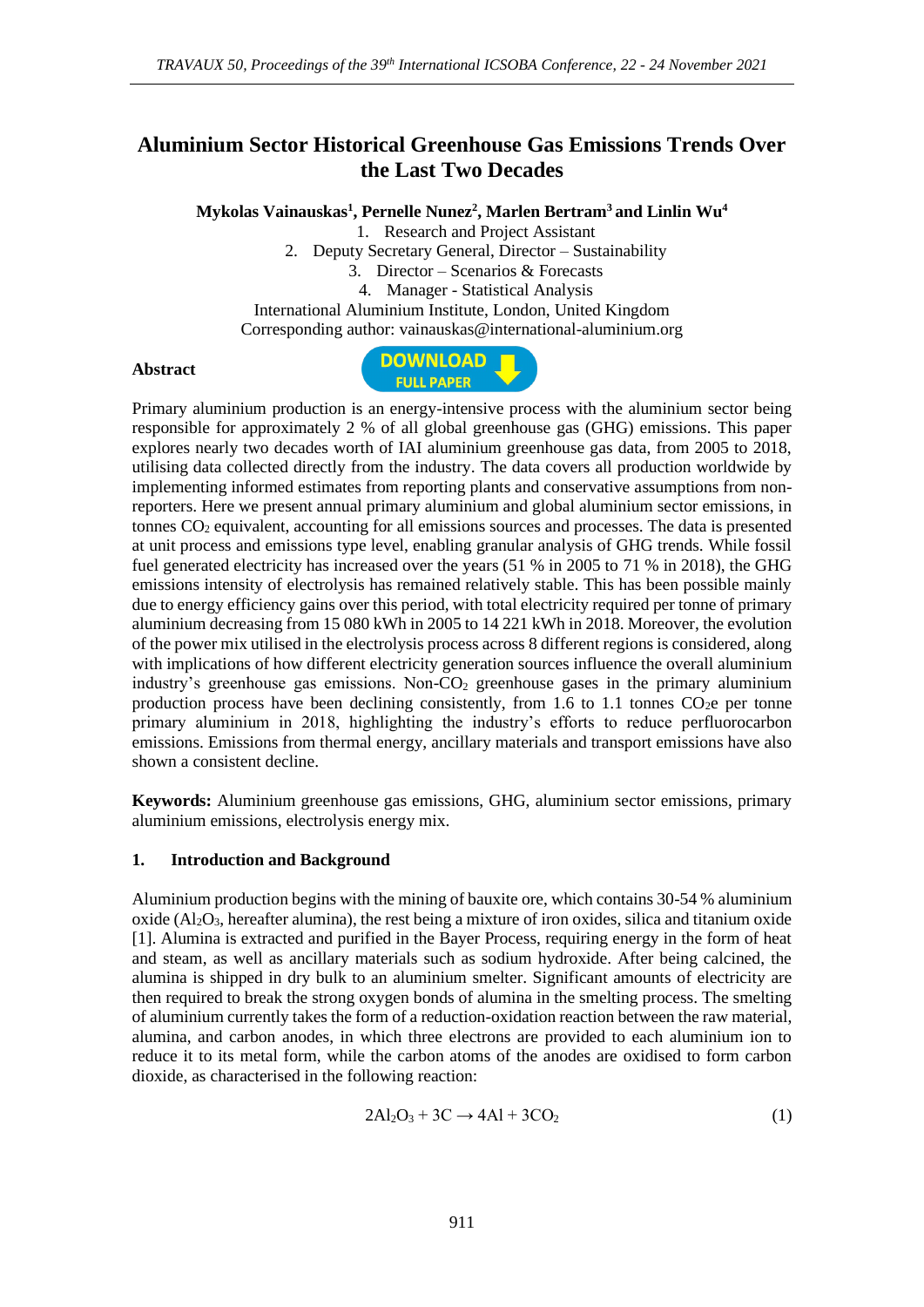In addition to alumina, the electrolysis process requires a variety of inputs including electricity, carbon anodes and other ancillary products. All of these come with a carbon footprint. Electricityrelated emissions dominate the 75 % of sectoral emissions that smelting represents [2]. Electricity-related emissions can vary significantly across the industry, depending on the power mix used by smelters. Historically, the aluminium smelting power mix was dominated by electricity generated using hydropower. However, over the past 20 years, the overall power mix of the sector has shifted with greater amounts of coal and natural gas and is now dominated by coal-powered electricity [2] driven by the growth of production in India and China.

Aluminium is infinitely recyclable. Recycling aluminium requires up to 95 % less energy than production from ore [2], as it only requires melting the aluminium scrap, eliminating  $CO<sub>2</sub>$  that is associated with the smelting process. As such, increasing the global recycling efficiency rates for end-of-life products will be essential to further decrease the overall carbon footprint of aluminium.

The International Aluminium Institute (IAI) has recently explored the ways forward for decarbonising the aluminium industry, setting out three broad pathways to 2050. These include electricity decarbonisation, direct emissions reduction, and recycling & resource efficiency [2]. In contrast, this paper analyses the aluminium industry's historical trends, looking back at previous historical moments and changes that have influenced the industry's greenhouse gas emissions, and presents the most recent analysis of the industry's baseline emissions. Nearly two decades worth of aluminium GHG data, from 2005 to 2018, is presented at unit process and emissions type level making this is one of the most comprehensive GHG datasets of any material. This paper also considers the historical changes to the regional energy mix and how that has impacted the emissions intensity in those regions.

## **2. Methodology**

The dataset covers life cycle (cradle-to-gate) GHG emissions (as CO<sub>2</sub>e) for the 2005–2018 period and is publicly accessible via International Aluminium Institute's website [3]. Aluminium GHG cradle-to-gate emissions comprise electricity, thermal energy, direct process, ancillary materials, transport, and non-CO<sup>2</sup> GHG emissions. This includes all sector generated emissions in its own facilities (primary and recycling), in addition to those embedded in the raw materials, ancillary materials and energy that the sector consumes. The data covers all production worldwide by using informed estimates for plants that report their data to IAI, and conservative assumptions for the sites that do not currently report their data to the IAI. Emissions types are summarised below:

- Direct process: direct, non-fuel combustion inputs and outputs (emissions) associated with primary aluminium production processes (bauxite mining, alumina production, anode/paste production, electrolysis, and casting).
- Thermal energy: material inputs and emissions associated with primary aluminium production thermal energy generation processes, including fuel extraction and preparation (e.g., coal from mine to boiler).
- Ancillary materials: all material and energy inputs and emission outputs associated with nonfuel input materials used in the production of primary aluminium (e.g., caustic soda, lime, aluminium fluoride, pitch & coke production).
- Electricity: all inputs and outputs associated with processes to generate and distribute the electricity directly used in primary aluminium production processes, including fuel extraction and preparation.
- Transport: inputs and outputs associated with the seaborne, road and rail transport of input materials.
- Non-CO<sub>2</sub>: perfluorocarbon (PFC) emissions generated during operational disruption in the electrolytic cell due to anode effects.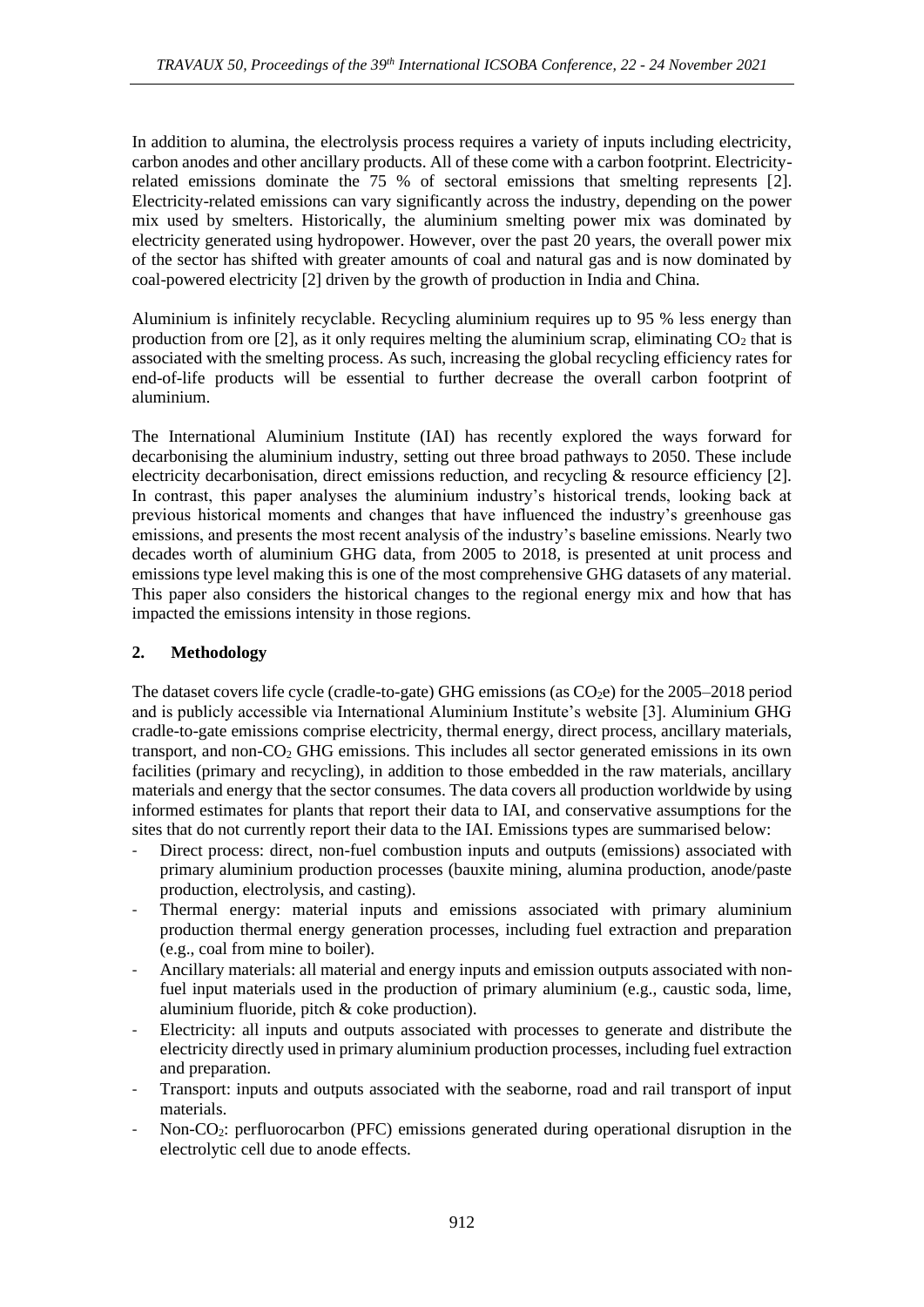carbon anode consumption during the electrolysis process, and PFCs generated in the electrolytic cell due to anode effects.

Primary aluminium production over the last two decades has grown consistently to meet growing demand. From 2005 to 2018, global aluminium production increased by 101 % and global aluminium sector emissions by 87 % as a result. Over this same time period, the emissions intensity per tonne of ingot and per tonne of semis has remained fairly stable at between 16.5 t and  $18.5$  t CO<sub>2</sub>e (primary) and  $11$  t and  $13$  t CO<sub>2</sub>e (semis) respectively.

The emissions intensity of primary aluminium production has a significant influence on the overall emissions intensity for the aluminium sector. Primary aluminum emissions intensities can vary significantly depending on the source of energy for electricity generation. The proportion of recycled aluminium production as a proportion of the overall production also plays a notable role in the emissions intensity for the sector.

### **5. References**

- 1. Chris Harris et al., Micro Reform Impacts on Firms: Aluminium Case Study. [online] *AusInfo,* 1998, Available at: [https://www.pc.gov.au/research/supporting/aluminium](https://www.pc.gov.au/research/supporting/aluminium-micro-reform/aluminiu.pdf)[micro-reform/aluminiu.pdf](https://www.pc.gov.au/research/supporting/aluminium-micro-reform/aluminiu.pdf) [Accessed 26 July 2021].
- 2. International Aluminium Institute, Aluminium Sector Greenhouse Gas Pathways to 2050, [online] *IAI,* 2021. Available at: [https://www.world](https://www.world-aluminium.org/media/filer_public/2021/04/01/iai_ghg_pathways_position_paper.pdf)[aluminium.org/media/filer\\_public/2021/04/01/iai\\_ghg\\_pathways\\_position\\_paper.pdf](https://www.world-aluminium.org/media/filer_public/2021/04/01/iai_ghg_pathways_position_paper.pdf) [Accessed 26 July 2021].
- 3. International Aluminium Institute, GHG Emissions Data for the Aluminium Sector (2005- 2019), [online] *IAI,* 2021. Available at: [https://www.world](https://www.world-aluminium.org/media/filer_public/2021/07/01/ghg_emissions_aluminium_sector_1_june_2021_read_only.xlsx)aluminium.org/media/filer\_public/2021/07/01/ghg\_emissions\_aluminium\_sector\_1\_june 2021 read\_only.xlsx [Accessed 26 July 2021.]
- 4. International Aluminium Institute, Primary Aluminium Smelting Power Consumption data. [online] *IAI*, 2021, Available at: [https://www.world-aluminium.org/statistics/primary](https://www.world-aluminium.org/statistics/primary-aluminium-smelting-power-consumption/)[aluminium-smelting-power-consumption/](https://www.world-aluminium.org/statistics/primary-aluminium-smelting-power-consumption/) [Accessed 26 July 2021].
- 5. International Energy Agency, CO<sup>2</sup> emissions from fuel combustion. [online] *IEA,* 2017, Available at: <https://euagenda.eu/upload/publications/untitled-110953-ea.pdf> [Accessed 26 July 2021].
- 6. International Aluminium Institute, Primary Aluminium Smelting Energy Intensity data, 2021. [online] *IAI,* 2021, Available at: [world-aluminium.org/statistics/primary-aluminium](https://intalu.sharepoint.com/sites/IAITeamSite/FoldersDocuments/Conferences/ICSOBA%202021%20GHG%20paper/world-aluminium.org/statistics/primary-aluminium-smelting-energy-intensity/)[smelting-energy-intensity/](https://intalu.sharepoint.com/sites/IAITeamSite/FoldersDocuments/Conferences/ICSOBA%202021%20GHG%20paper/world-aluminium.org/statistics/primary-aluminium-smelting-energy-intensity/) [Accessed 26 July 2021].
- 7. International Aluminium Institute, Metallurgical Alumina Refining Fuel Consumption data, 2021. [online] *IAI,* 2021, Available at: [https://www.world](https://www.world-aluminium.org/statistics/metallurgical-alumina-refining-fuel-consumption/#data)[aluminium.org/statistics/metallurgical-alumina-refining-fuel-consumption/#data](https://www.world-aluminium.org/statistics/metallurgical-alumina-refining-fuel-consumption/#data) [Accessed 26 July 2021].
- 8. European Aluminium, Environmental Profile Report 2018. [online] *European Aluminium,*  2018, Available at: [https://www.european-aluminium.eu/resource-hub/environmental](https://www.european-aluminium.eu/resource-hub/environmental-profile-report-2018/)[profile-report-2018/](https://www.european-aluminium.eu/resource-hub/environmental-profile-report-2018/) [Accessed 26 July 2021].
- 9. The Aluminum Association, The Environmental Footprint of Semi-Finished Aluminium Products in North America: A Life Cycle Assessment Report. [online] *The Aluminum Association.* 2013. Available at: [https://www.aluminum.org/sites/default/files/LCA\\_Report\\_Aluminum\\_Association\\_12\\_1](https://www.aluminum.org/sites/default/files/LCA_Report_Aluminum_Association_12_13.pdf) [3.pdf](https://www.aluminum.org/sites/default/files/LCA_Report_Aluminum_Association_12_13.pdf) [Accessed 26 July 2021].
- 10. International Aluminium Institut.e, Primary Aluminium Production data, [online] *IAI*, 2021. Available at: [https://www.world-aluminium.org/statistics/primary-aluminium](https://www.world-aluminium.org/statistics/primary-aluminium-production/)[production/](https://www.world-aluminium.org/statistics/primary-aluminium-production/) [Accessed 26 July 2021].